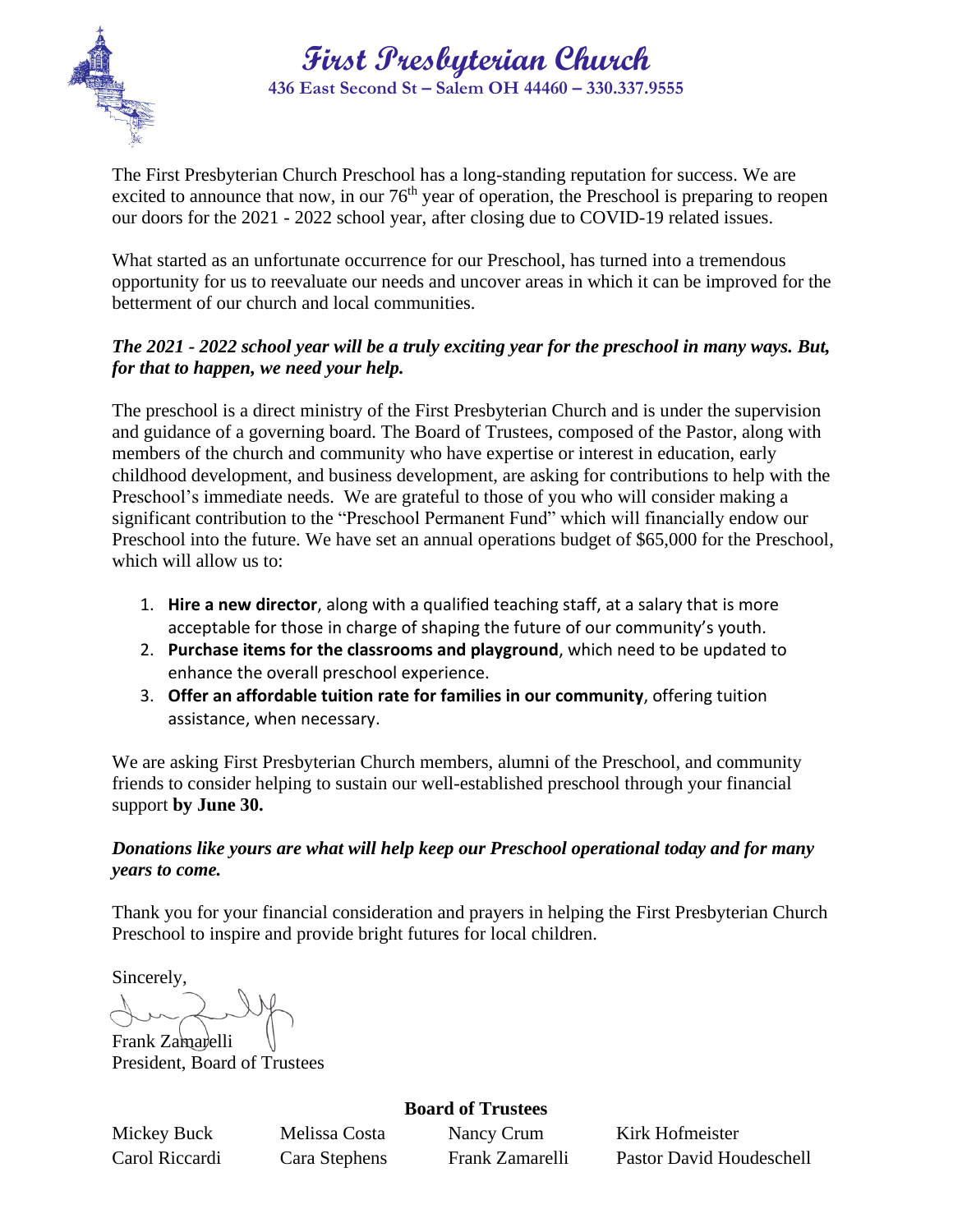

# **The Exciting Future of Our Preschool**

The 2021 - 2022 academic year will look a little different for the First Presbyterian Church Preschool.

- The full-day, five-day-a-week program will combine the very best elements of preschool and daycare for 4- and 5-year-old children.
- The preschool staff will be dedicated to maintaining a positive and nurturing environment that promotes curiosity, creativity, and a caring spirit among the children.
- Our preschool will continue to have a Christian-themed environment where students of varying backgrounds and differing needs may come to learn and grow together.
- The Preschool will now follow Ohio's "Step Up To Quality" improvement system administered by the Ohio Department of Education and Ohio Department of Job and Family Services.
- Each child will independently and cooperatively develop the intellectual, social, emotional, and physical components needed for kindergarten readiness.

We are extremely grateful to the Preschool's past directors who shared their talents and love with thousands of First Presbyterian Preschool children over the years, including: Genevieve Dunn (who, in 1945, was invited to move her in-home kindergarten program into the educational wing of the church), Carol Ricciardi, Martha Justice, and Sue Skiba.